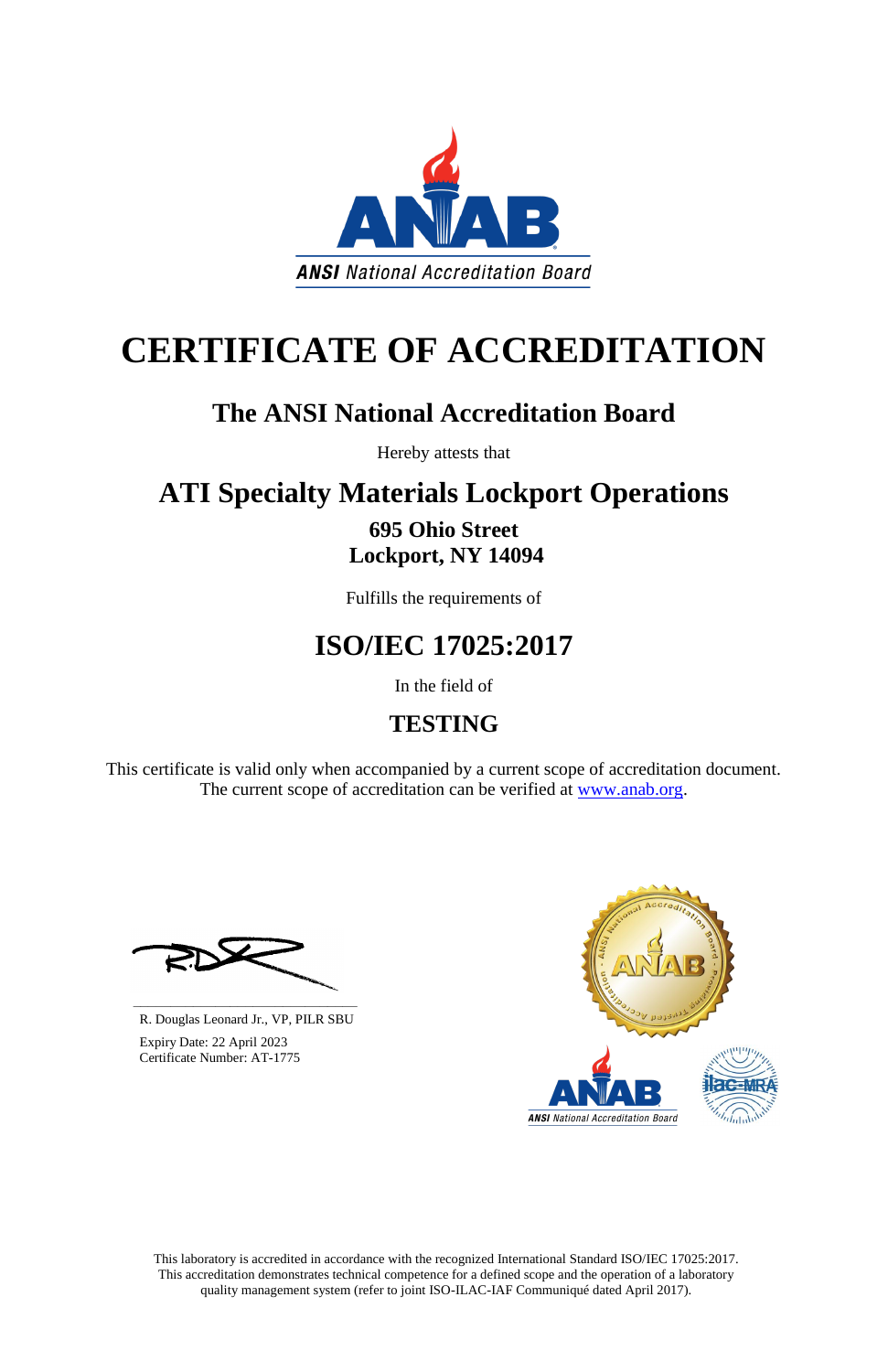

### **SCOPE OF ACCREDITATION TO ISO/IEC 17025:2017**

#### **ATI Specialty Materials Lockport Operations**

695 Ohio Street Lockport, NY 14094

Erik Ricker 716-439-5336 [erik.ricker@ATIMetals.com](mailto:erik.ricker@ATIMetals.com)

#### **TESTING**

Valid to: **April 22, 2023** Certificate Number: **AT-1775** 

#### **Chemical**

| <b>Specific Tests and/or</b><br><b>Properties Measured</b>     | <b>Specification, Standard,</b><br><b>Method, or Test Technique</b> | <b>Items, Materials or</b><br><b>Product Tested</b> | <b>Key Equipment or</b><br><b>Technology</b> |
|----------------------------------------------------------------|---------------------------------------------------------------------|-----------------------------------------------------|----------------------------------------------|
| Nitrogen Analysis<br>$(0.0002 \text{ to } 0.54)$ %             | <b>Combustion ASTM E1019</b>                                        | Ni, Co, Steel Alloys                                | Leco TC600, ON836                            |
| Carbon Analysis<br>$(0.001 \text{ to } 0.8)$ %                 | <b>Combustion ASTM E1019</b>                                        | Ni, Co, Steel Alloys                                | LECO CS600, CSLS600                          |
| <b>Sulfur Analysis</b><br>$(0.0003 \text{ to } 0.024)$ %       | <b>Combustion ASTM E1019</b>                                        | Ni, Co, Steel Alloys                                | LECO CS600, CSLS600                          |
| Oxygen Analysis<br>$(0.0002 \text{ to } 0.04)$ %               | <b>Combustion ASTM E1019</b>                                        | Ni, Co, Steel Alloys                                | Leco TC600, ON836                            |
| Various Elements<br>$(0.001 \text{ to } 99.5)$ %               | XRF ASTM E322, E572,<br>E1085, E2465                                | Ni, Co, Steel Alloys                                | Magix Fast, PW2606                           |
| Various Elements<br>$(5 \text{ to } 1000) \text{ mg/L or ppm}$ | Spark-OES ASTM E415,<br>E <sub>1086</sub>                           | Ni, Co, Steel Alloys                                | ARL4460, ARL3460                             |